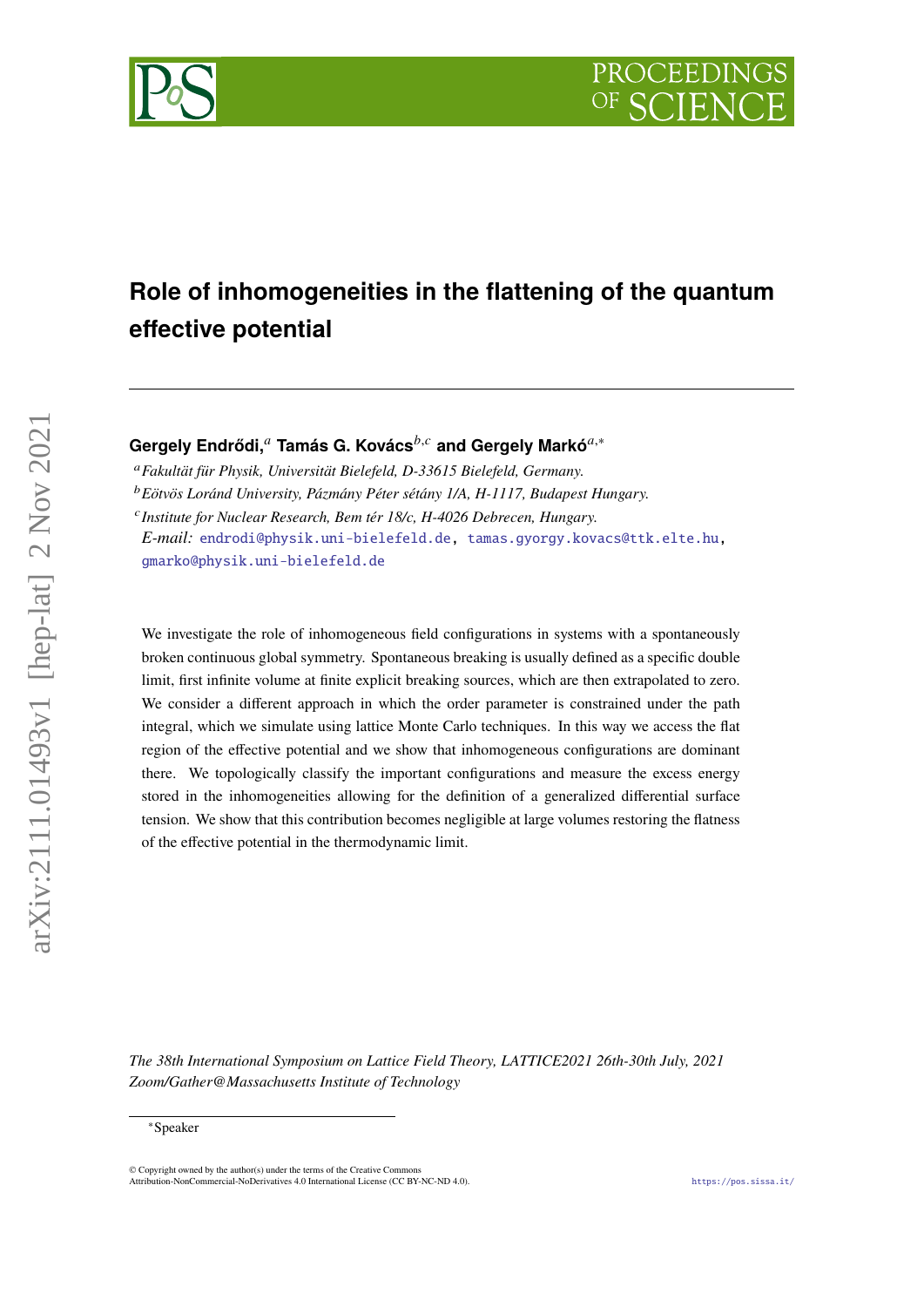## **1. Introduction**

One of the most ubiquitous phenomena in physics is the spontaneous breaking of symmetries. Examples range from condensed matter to high energy physics and in classical as well as quantum systems. More directly in quantum field theory prime examples are the Higgs mechanism, the chiral symmetry breaking of strongly interacting matter or even the Peccei-Quinn mechanism in the theory of axions.

Furthermore, in all of the above examples in field theories, inhomogeneous order parameters were also considered. In the Higgs sector this means impurities in the condensate  $[1-4]$  $[1-4]$ , while for axions inhomogeneous miniclusters may exist [\[5\]](#page-7-2). In QCD and in lower dimensional similar models, the very dense strongly interacting matter is expected to form inhomogeneous chiral-spirals [\[6](#page-7-3)[–10\]](#page-8-0).

In this work we discuss inhomogeneities, which emerge due to the coexistence of phases corresponding to different orientations of the order parameter. This coexistence is responsible for the flatness of the effective potential, which is well described by the formation of bubbles of different phases when the broken symmetry is *discrete*. The inhomogeneity of the local order parameter allows the average order parameter to change continuously between the discrete set of homogeneous phases, with the excess energy due to the inhomogeneity being stored in the bubble walls. The flatness of the effective potential in the thermodynamic limit is due to the fact that the surface energy becomes negligible in the energy density for large volumes. In the case of a *continuous* symmetry being spontaneously broken, bubble walls do not form since the local order parameter can change continuously. In this case we expect spin-wave like structures within the coexistence region of the effective potential [\[11,](#page-8-1) [12\]](#page-8-2). In what follows we demonstrate this in a simple model, uncovering finer details of this mechanism as well as introducing a well quantifiable generalization of the bubble wall surface tension. More details of our results can be found in Ref. [\[13\]](#page-8-3).

### **2. The model and the method**

We discuss specifically the three dimensional  $O(2)$  symmetric  $\phi^4$  model defined by the Lagrangian density

<span id="page-1-0"></span>
$$
\mathcal{L}(x) = \frac{m^2}{2} \sum_{a} \phi_a^2(x) + \frac{g}{24} \left[ \sum_{a} \phi_a^2(x) \right]^2 + \frac{1}{2} \sum_{\mu, a} [\partial_\mu \phi_a(x)]^2, \tag{1}
$$

with  $a = 0$ , 1 denoting the two components of the scalar field. We investigate the parameter region where  $m^2 < 0$  and  $g > 0$ , so the model is in the spontaneously broken phase. Shifting [\(1\)](#page-1-0) by a spatially constant, linear explicit symmetry breaking term  $h\phi_0(x)$  in the  $a = 0$  direction (without loss of generality) the effective potential of the model has a well defined minimum. The textbook definition of the value of the order parameter in the spontaneously broken case (denoted by  $\bar{\phi}_{min}$ ) is then given by the following limiting procedure.  $V^{-1}\langle \sum_{x} \phi_0(x) \rangle_h$ , the expectation value of the volume average of the field at some value of  $h$  is evaluated, slowly removing the explicit breaking, strictly in the thermodynamic limit. Notice that the removal of  *is also driving the system into a* first order type of criticality as the direction of the order parameter depends entirely on the direction of *h*. Therefore at  $h = 0$  we refer to the values of the order parameter  $\bar{\phi} < \bar{\phi}_{min}$  regardless of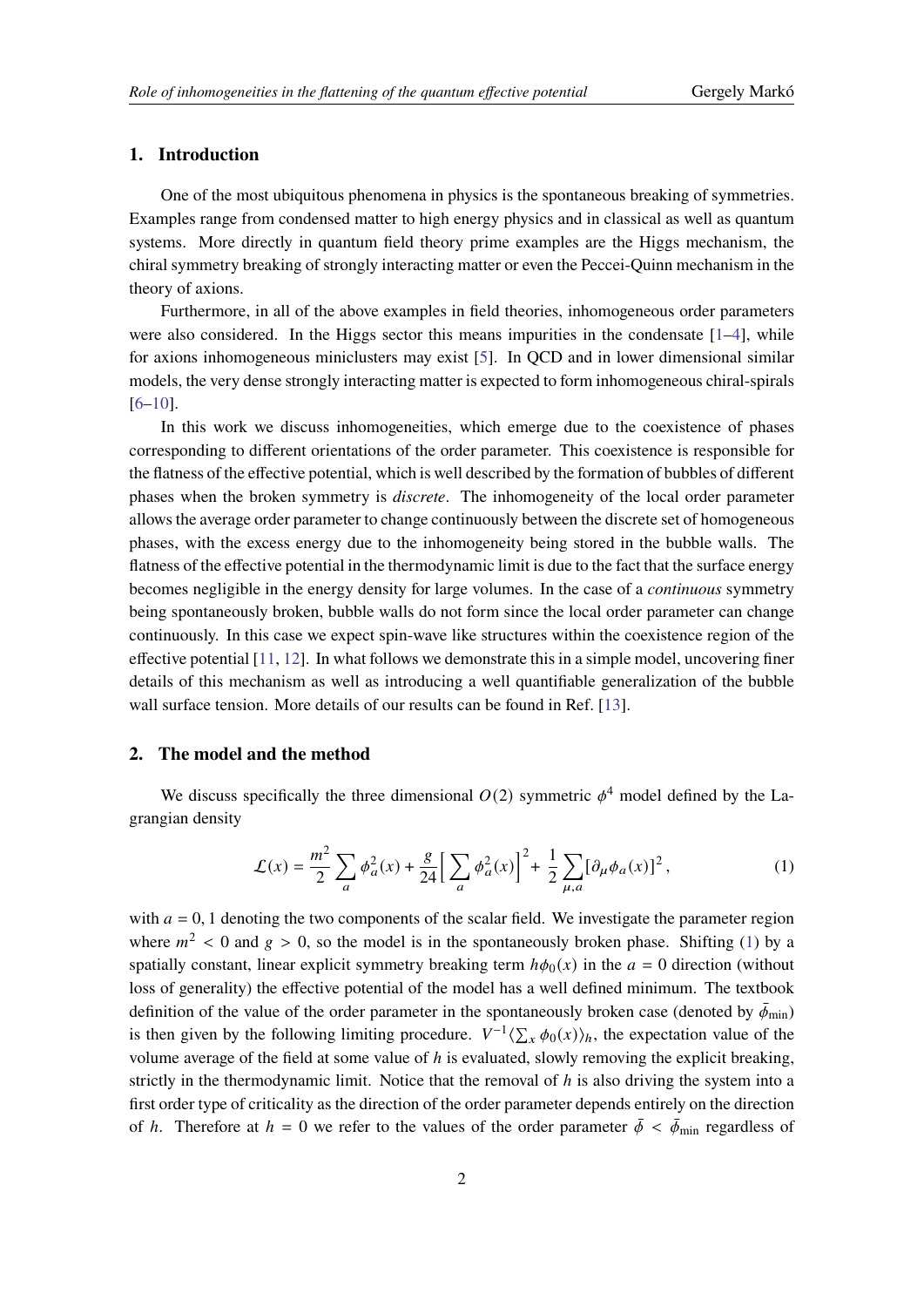direction as being inside the coexistence disk. Our goal is to explore the coexistence disk as well as to understand and describe the inhomogeneities leading to the flatness of the effective potential in this region.

The partition function of the system in the presence of the explicit breaking term can be written as

$$
Z_h = \int \left[ d\phi_a(x) \right] \exp \left\{ -\int d^3x \left[ \mathcal{L}(x) - h \phi_0(x) \right] \right\},\tag{2}
$$

which we refer to as the *canonical* partition function and objects derived from it as being in the canonical formulation (the corresponding expectation values are denoted by  $\langle . \rangle_h$ ). The effective potential is then defined as the Legendre transform of  $\log Z_h$  with respect to h,

$$
\Gamma(\bar{\phi}) \equiv \sup_{h} \left( h \cdot \bar{\phi} - \frac{1}{V} \log Z_h \right). \tag{3}
$$

As the *microcanonical* counterpart, one can define a constrained partition function, where the volume average of the field is restricted to a certain value ( $\bar{\phi}$  in one direction and vanishing in the other in line with the choice of  $h$  in the canonical formulation)

$$
\mathcal{Z}_{\bar{\phi}} = \int \left[ d\phi_a(x) \right] e^{-\int d^3x \mathcal{L}(x)} \delta^{(2)} \left( \frac{1}{V} \int d^3x \phi_b(x) - \bar{\phi} \delta_{b0} \right). \tag{4}
$$

In the microcanonical formulation one can define the constraint potential  $\Omega(\bar{\phi}) = -\log \mathcal{Z}_{\bar{\phi}}/V$ as well as expectation values according to  $\mathcal{Z}_{\bar{\phi}}$  (denoted by  $\langle .\rangle_{\bar{\phi}}$ ). One can show that in the thermodynamic limit  $\Omega(\bar{\phi}) = \Gamma(\bar{\phi})$  [\[14](#page-8-4)[–16\]](#page-8-5). Consequently, their respective  $\bar{\phi}$  derivatives also coincide in and only in the infinite volume limit.

We carry out Monte Carlo lattice simulations according to the constrained partition function on  $V = L^3$  lattices (L={40, 60, 80}), using the model parameters  $m^2 = -15.143$  and  $g = 102.857$ . The simulated range of  $\bar{\phi}$  is from 0 to  $\bar{\phi} \gtrapprox \bar{\phi}_{min}$ . The generation of fixed  $\bar{\phi}$  configurations is done using a hybrid Monte Carlo algorithm based on [\[17\]](#page-8-6).

### **3. Results**

We first examine the configurations appearing in the fixed  $\bar{\phi}$  Markov-chains. We find that configurations giving the dominant contribution to the partition function (and to observables) are inhomogeneous even after smearing out ultraviolet (UV) fluctuations. The inhomogeneities are one dimensional, therefore, without loss of generality, we can always choose the  $x_1$  spatial coordinate to point in that direction. In order to characterize the configurations based on their behaviour in the  $x_1$  direction we define  $x_1$ -slices of the field by averaging in the other two directions to suppress UV fluctuations:

$$
\Sigma_a(x_1) = L^{-2} \int d^3 y \, \phi_a(y) \, \delta(y_1 - x_1) \,. \tag{5}
$$

We find that the magnitude of  $\Sigma(x_1)$  is around  $\bar{\phi}_{\text{min}}$  everywhere, however its direction changes as a function of  $x_1$ . Specifically, an integer winding number w can be assigned to each configuration based on how many times the  $O(2)$  group is mapped to the circle corresponding to the periodic  $x_1$  coordinate. Finally, we find that the dominant contributions are coming from configurations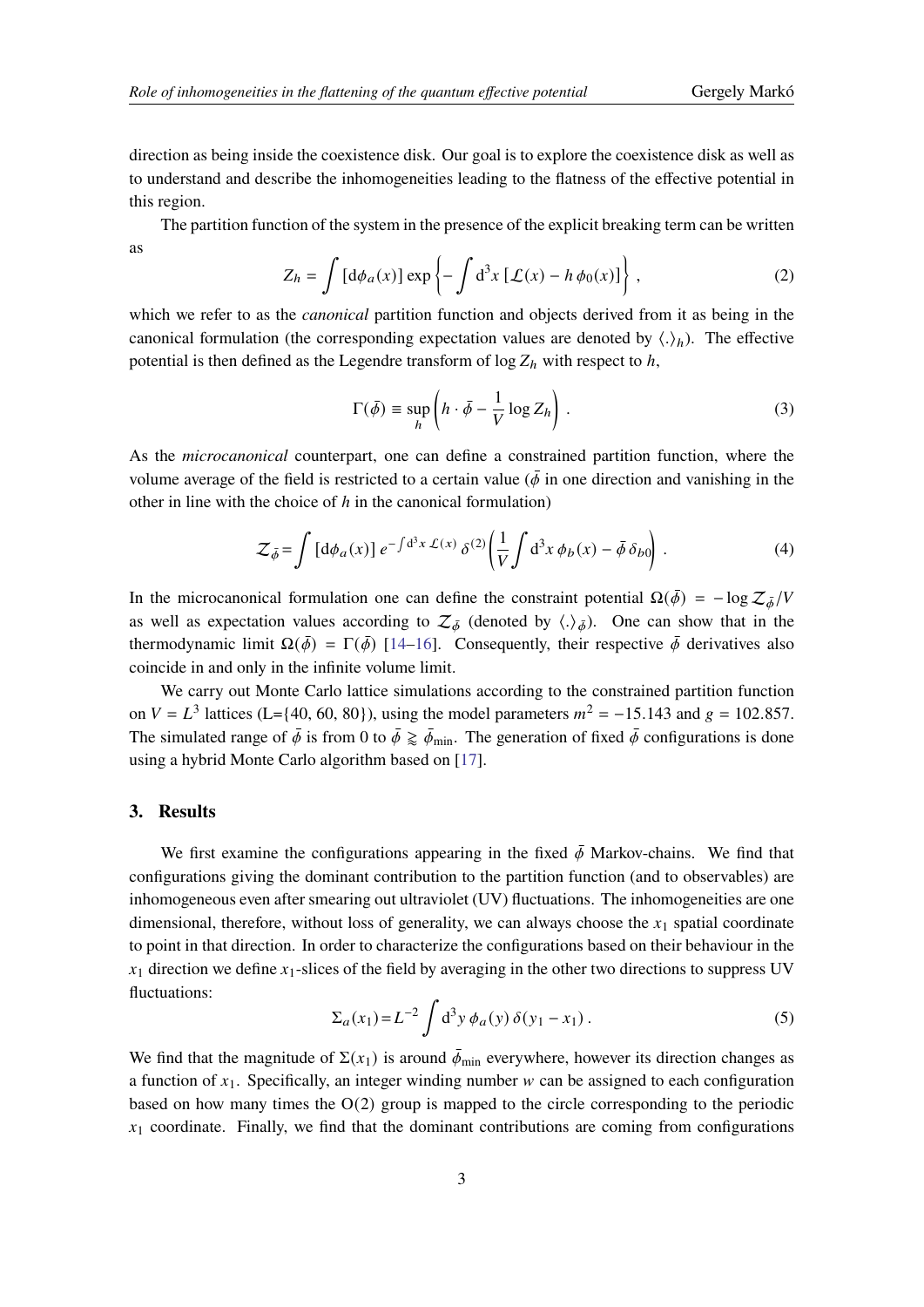<span id="page-3-0"></span>

**Figure 1:** Examples for the dominant configurations of the constrained path integral in the  $\bar{\phi} < \bar{\phi}_{min}$  region. The torus represents the  $O(2)$  space and the  $x_1$  coordinate and the curves depict  $\Sigma(x_1)$  in the  $w = 1$  and  $w = 0$ cases. All lines are solid (dashed) when they are in front of (behind) the torus. The example configurations were generated at  $\bar{\phi} \approx 0.5$  on a  $V = 80^3$  lattice.

with  $w = 1$  or  $w = 0$ . Hence, we refer to the two sectors as *winding* or *non-winding* cases. An example pair of configurations is plotted next to a homogeneous configuration in Fig[.1,](#page-3-0) highlighting the topological aspects. One can see that only the non-winding configuration can be continuously deformed into a homogeneous one. From a simulational viewpoint, we note that due to the topological nature of the configurations, tunnelings between the two sectors are rare even when the relative action differences are small. Later on we see that this is a relevant effect only in a small window in  $\bar{\phi}$  and that instead it is sufficient to measure observables in separate sectors (denoted by  $a \, w$  index).

The two configuration types can be approximated using a common (up to the winding number) ansatz motivated by classical solutions of the equations of motion (in the presence of the constraint). The ansatz assumes a constant length of the field and only the  $O(2)$  angle depends on  $x_1$ .

$$
\phi^{(w)}(x_1) = \bar{\phi}_{\min} \cdot (\cos \alpha_w(x_1), \sin \alpha_w(x_1))^{\top}, \qquad (6a)
$$

$$
\alpha_w(x_1) = \frac{2\pi w x_1}{L} + \alpha_{\lim} \sin\left(\frac{2\pi x_1}{L}\right). \tag{6b}
$$

Using the classical ansatz not only the configurations can be fitted well, but certain observables can also be very well approximated. In Fig. [2](#page-4-0) we show the 00 component of the slice correlator matrix

$$
C_{ab}(x_1) = \langle \Sigma_a(x_1) \Sigma_b(0) \rangle_{\bar{\phi}} \tag{7}
$$

in the two topological sectors compared to the convolutions of the respective ansatz functions. Notice that for the correlators, inhomogeneities survive the ensemble averaging, which one would not be able to see by looking at e.g. the 1-point function at a certian value of  $x_1$ .

We also want to investigate how exactly the inhomogeneities contribute to the flattening of the effective potential. In the microcanonical formulation we cannot access this quantity directly, instead we can reconstruct the constraint potential,  $\Omega(\bar{\phi})$ . We use the integral method, by measuring

$$
\langle h \rangle_{\bar{\phi}} \equiv \frac{\partial \Omega(\bar{\phi})}{\partial \bar{\phi}} = m^2 \bar{\phi} + \frac{g}{6V} \left\langle \int d^3 x \sum_a \phi_a^2(x) \phi_0(x) \right\rangle_{\bar{\phi}}, \tag{8}
$$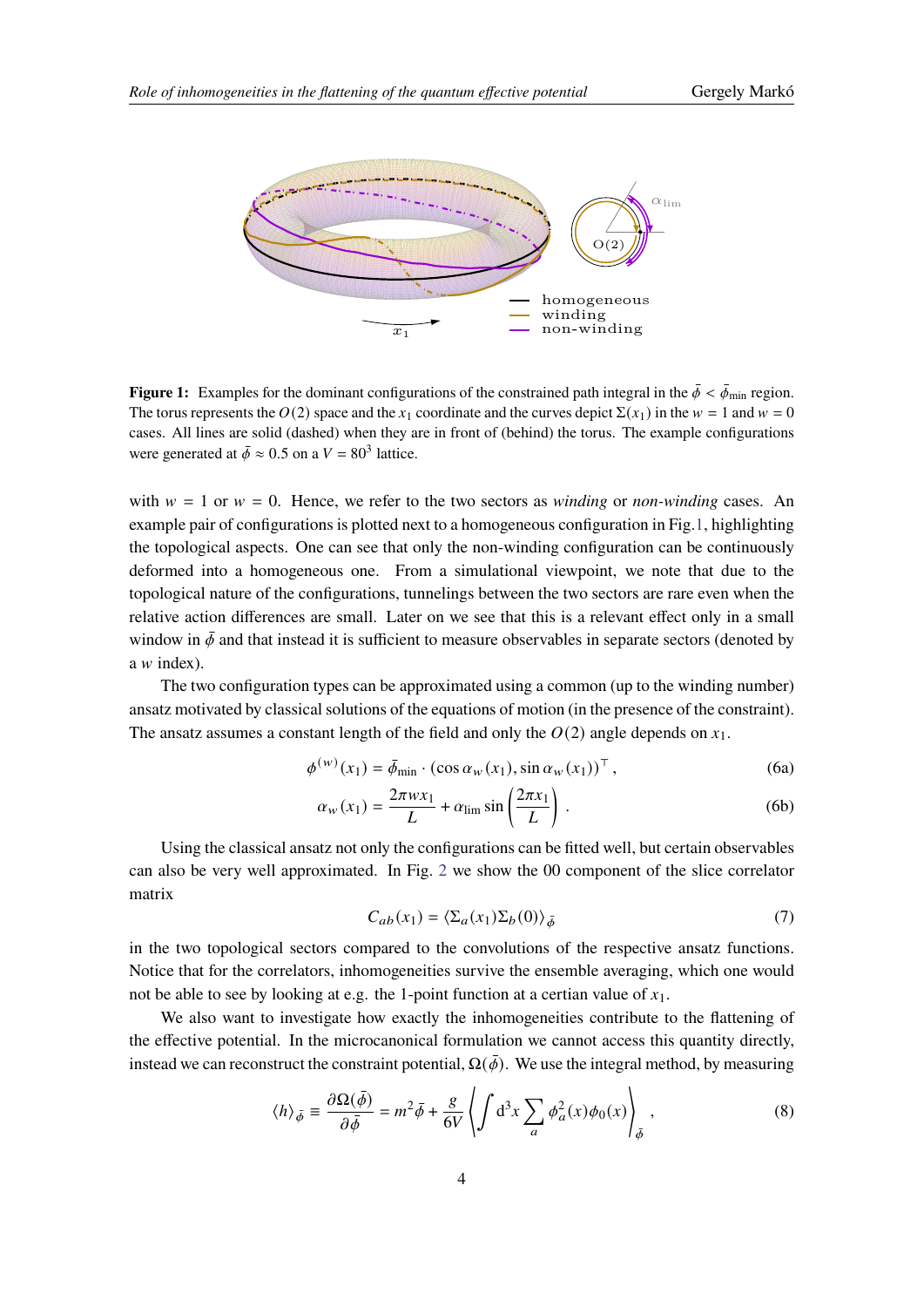<span id="page-4-0"></span>

**Figure 2:** Slice correlators as measured in the winding and non-winding sectors for  $V = 80^3$ , at  $\bar{\phi} \approx 0.25$ . The respective lines following closely the two datasets are the correlators calculated from the classical ansatz, where the parameter  $\alpha_{\text{lim}}$  was optimized in a least squares fashion.

and integrating with respect to  $\bar{\phi}$ . As mentioned earlier, we measure  $\langle h \rangle_{\bar{\phi}, w}$  in the two sectors separately, and therefore the constrained potential in the respective sectors is

$$
\Omega_{\scriptscriptstyle W}(\bar{\phi}) = \int_0^{\bar{\phi}} d\bar{\phi}' \langle h \rangle_{\bar{\phi}',\scriptscriptstyle W} + c_{\scriptscriptstyle W} \,, \tag{9}
$$

where  $c_w$  are integration constants to be set later. The results for  $\langle h \rangle_{\bar{\phi}_w}$  are shown in Fig. [3,](#page-5-0) revealing how the magnetic field approaches zero in the thermodynamic limit from opposite directions for  $w = 0$  and  $w = 1$ . Notice that the vanishing point of  $\langle h \rangle_{\bar{\phi},0}$  is the finite volume estimate for the edge of the coexistence disk, which can be interpolated with a good precision. The extrapolation to the thermodynamic limit gives  $\bar{\phi}_{min} = 0.6899(6)$ .

For the full reconstruction of the constraint potential we need the integration constants  $c_0$  and  $c_1$ . The non-winding case can be set simply since this sector connects continuously to the edge of the coexistence disk. Hence we require that  $\Omega(\bar{\phi}_{min})_0 = 0$  which sets the value of  $c_0$ . In the winding case we use that a) the dominant configuration type changes at some intermediate  $\bar{\phi}_c$ , b) the excess energy compared to  $\Omega(\bar{\phi}_{min})$  stems from the inhomogeneity of the configurations and can be characterized by a generalization of the surface tension known from bubble formation. Statement b) is made formal by introducing the kinetic energy of the sliced fields (again to suppress UV fluctuations)

$$
E_{\Sigma}(\bar{\phi}) = \frac{1}{2L} \sum_{a,x_1} \left\langle \left[ \partial_{x_1} \Sigma_a(x_1) \right]^2 \right\rangle_{\bar{\phi}} . \tag{10}
$$

Then we parametrize the excess energy for a  $\bar{\phi}$  where inhomogeneities are already dominant as

<span id="page-4-1"></span>
$$
\Omega(\bar{\phi}) = \sigma \cdot \frac{E_{\Sigma}(\bar{\phi}) - E_{\Sigma}(\bar{\phi}_{\min})}{\bar{\phi}_{\min}^2},
$$
\n(11)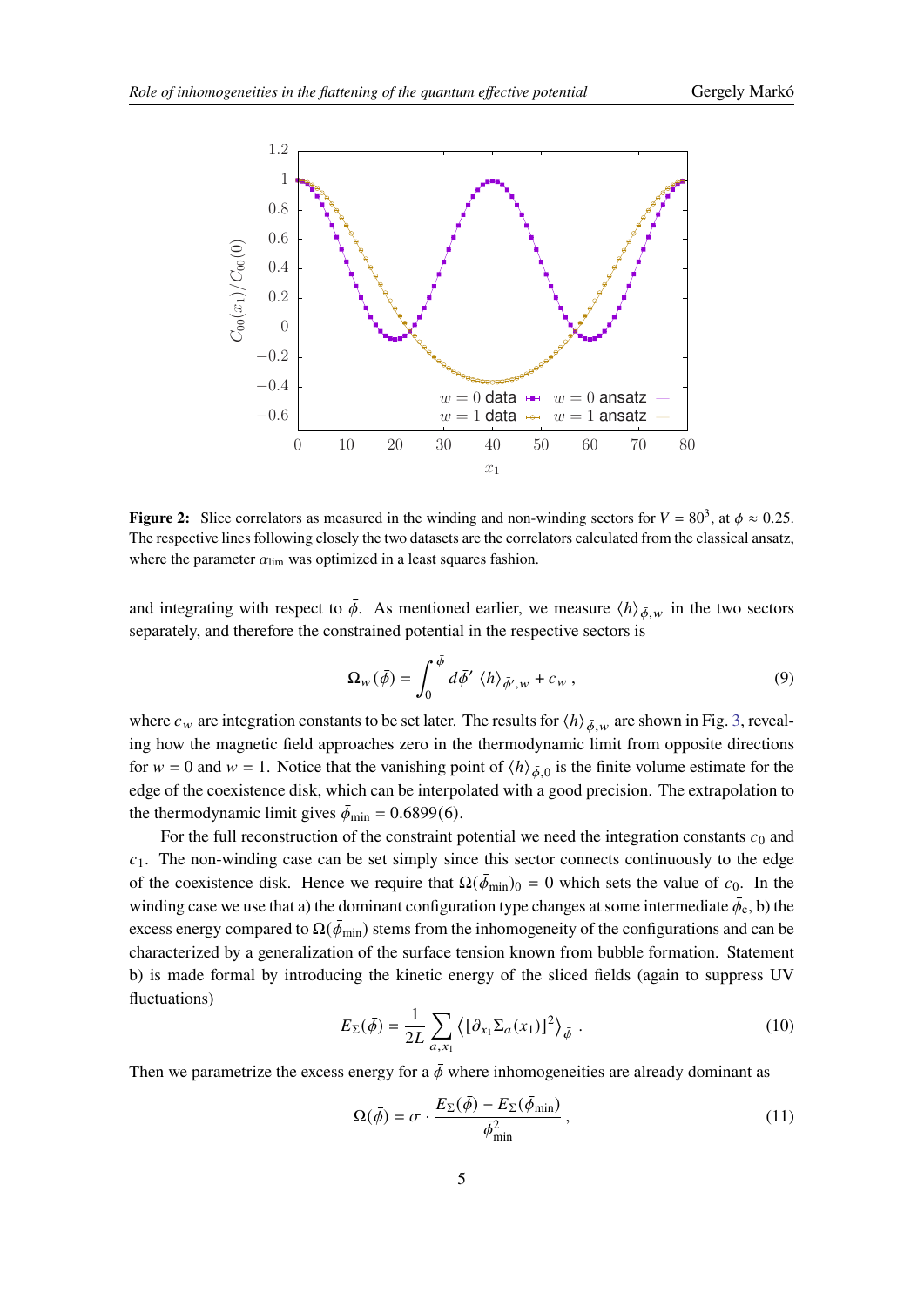<span id="page-5-0"></span>

**Figure 3:** The magnetic field expectation value  $\langle h \rangle_{\bar{\phi},w}$  as a function of  $\bar{\phi}$ . The gold (purple) points correspond to measurements in the  $w = 1(0)$  sector. Also shown is the thermodynamic limit extrapolation of  $\bar{\phi}_{min}$  obtained from the intersect of the results with  $\langle h \rangle_{\bar{\phi}} = 0$ . The region in the vicinity of  $\bar{\phi}_{min}$  is highlighted by the inset.

where we used that we set  $\Omega(\bar{\phi}_{min}) = 0$ , hence no subtraction is necessary on the left hand side. Statement b) can then be reformulated as the independence of  $\sigma$  of both  $\bar{\phi}$  and w. Notice that for a discrete symmetry system with a domain wall of characteristic width  $\Delta$  separating phases with + $\bar{\phi}_{min}$  and  $-\bar{\phi}_{min}$ , the same formula gives  $V\Omega = \sigma \cdot L^2$ , where  $\sigma \propto 1/\Delta$  and the proportionality factor depends on the precise profile of the wall. Therefore  $\sigma$  is an appropriate generalization of the surface tension and we refer to it as *differential* surface tension. By confirming that  $\sigma$  is indeed constant (see Fig.  $4$ )<sup>[1](#page-5-1)</sup> we see that the transition from one dominant topological sector to the other happens where  $E_{\Sigma,0} = E_{\Sigma,1}$  and at that point  $\Omega_0 = \Omega_1$  as well. This allows us to determine  $\bar{\phi}_c = 0.2818(2)$  (already extrapolated to the thermodynamic limit) as well as the integration constant  $c_1$  for the reconstruction of the constraint potential in the winding sector.

Finally we reconstruct the full constraint potential, except in the immediate vicinity of  $\bar{\phi}_c$ . We can always use the  $\Omega_w$  of the dominant sector as the other configurations are exponentially suppressed in terms of relative probabilities. The results are plotted in Fig. [5](#page-6-1)

#### **4. Discussion**

We studied the three dimensional  $O(2)$  symmetric scalar  $\phi^4$  model using constrained Monte Carlo simulations to discuss some general features of spontaneously broken global symmetries. We found that within the coexistence disk the constrained path integral and the corresponding potential  $\Omega(\vec{\phi})$  is dominated by inhomogeneous field configurations. The macroscopic inhomogeneities can

<span id="page-5-1"></span><sup>&</sup>lt;sup>1</sup>The errors on the points close to  $\bar{\phi}_{min}$  are blowing up, since  $\sigma$  is obtained as the numerical evaluation of a 0/0 type limit as the edge of the coexistence disk is approached.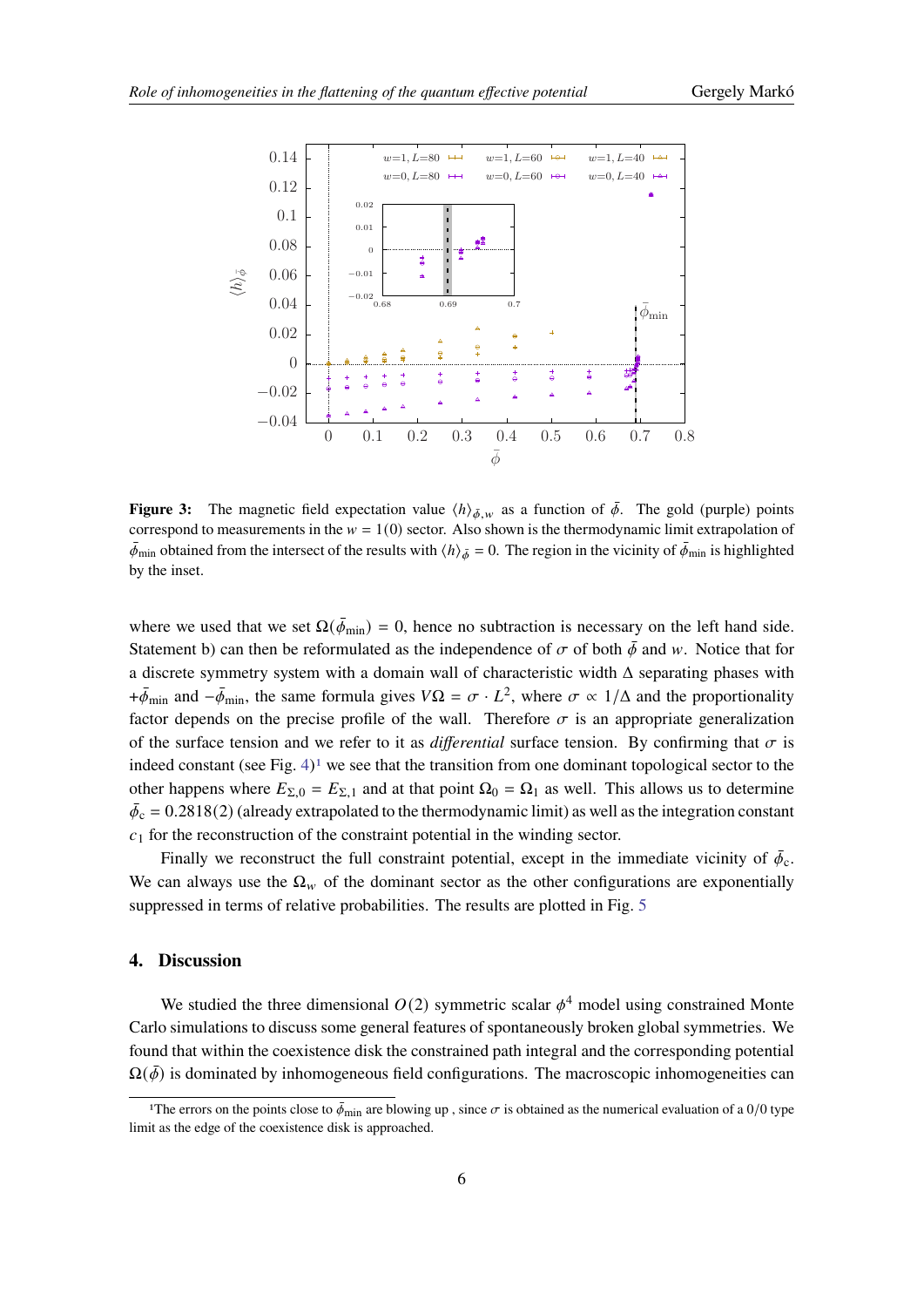<span id="page-6-0"></span>

Figure 4: The differential surface tension as defined in Eq. [\(11\)](#page-4-1) for three different volumes in both relevant topological sectors, together with the infinite volume limit,  $\sigma = 0.427(8)$  (gray band). The insets show each volume separately to reveal more clearly the independence of  $\sigma$  of the topological sector. Some of the points are shifted horizontally for better visibility.

<span id="page-6-1"></span>

**Figure 5:** The constraint potential for different volumes. Regions are labeled based on which configuration type is dominant there, and correspondingly lines are solid (dashed) in the regions where they are (sub-) dominant. The potential is consistent everywhere with a flat thermodynamic limit, assuming an  $L^{-2}$  scaling.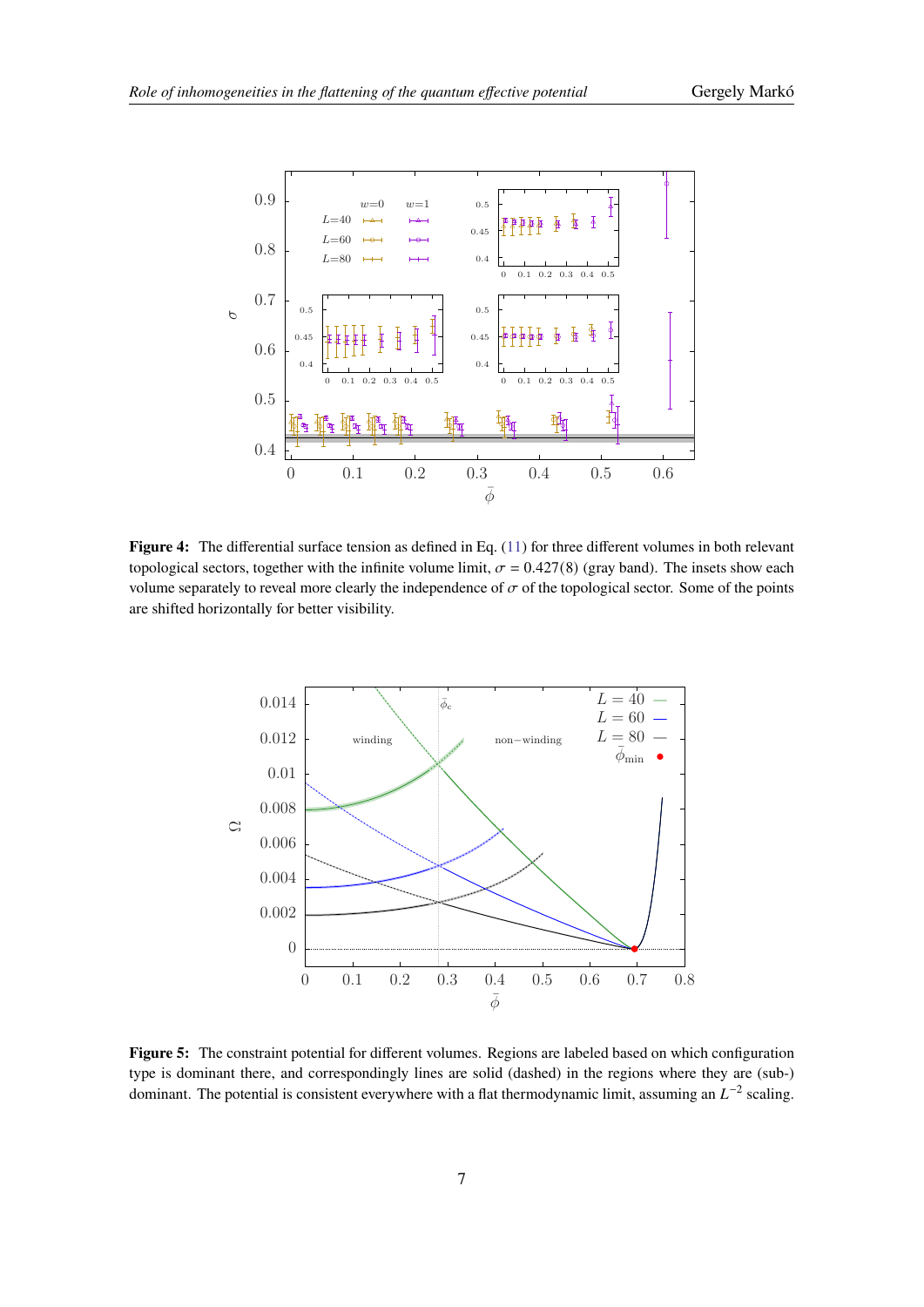be described by approximately constant length spin-waves along a certain axis. These configurations can be assigned into topological sectors based on their winding number  $w$ . While for values close to  $\bar{\phi} = 0$  the winding configurations are more important, at an intermediate value  $\bar{\phi}_c$ , the  $w = 0$ configurations become much more likely through a sharp transition. The other  $w$  sectors are suppressed everywhere.

We introduced the differential surface tension  $\sigma$  as a generalization of the usual excess energy stored in bubble walls for discrete symmetry systems. In continuous symmetry systems bubble walls do not form since the local order parameter can change continuously. Therefore the excess energy stored in the inhomogeneity can be captured locally but nevertheless can be characterized by a global quantity. We show that our definition is independent of  $\bar{\phi}$  and of w and allows us to reconstruct practically the full constraint potential. Since the energy stored in the inhomogeneities is proportional to the linear length of the system, we show that the constraint potential indeed tends to the flat effective potential in the thermodynamic limit.

**Acknowledgments** This research was funded by the DFG (Emmy Noether Programme EN 1064/2- 1 and the Collaborative Research Center CRC-TR 211 "Strong-interaction matter under extreme conditions" – project number 315477589 - TRR 211).

### **References**

- <span id="page-7-0"></span>[1] Y. Hosotani, "Impurities in the Early Universe," *Phys. Rev.* **D27** [\(1983\) 789.](http://dx.doi.org/10.1103/PhysRevD.27.789)
- [2] T. W. B. Kibble and G. E. Volovik, "On phase ordering behind the propagating front of a second order transition," *JETP Lett.* **65** [\(1997\) 102–107,](http://dx.doi.org/10.1134/1.567332) [arXiv:cond-mat/9612075](http://arxiv.org/abs/cond-mat/9612075) [\[cond-mat\]](http://arxiv.org/abs/cond-mat/9612075). [Pisma Zh. Eksp. Teor. Fiz.65,96(1997)].
- [3] J. Garcia-Bellido, M. Garcia Perez, and A. Gonzalez-Arroyo, "Symmetry breaking and false vacuum decay after hybrid inflation," *Phys. Rev. D* **67** [\(2003\) 103501,](http://dx.doi.org/10.1103/PhysRevD.67.103501) [arXiv:hep-ph/0208228](http://arxiv.org/abs/hep-ph/0208228).
- <span id="page-7-1"></span>[4] G. F. Giudice, M. Raidal, and A. Strumia, "Lorentz Violation from the Higgs Portal," *[Phys.](http://dx.doi.org/10.1016/j.physletb.2010.05.029) Lett. B* **690** [\(2010\) 272–279,](http://dx.doi.org/10.1016/j.physletb.2010.05.029) [arXiv:1003.2364 \[hep-ph\]](http://arxiv.org/abs/1003.2364).
- <span id="page-7-2"></span>[5] D. J. E. Marsh, "Axion Cosmology," *Phys. Rept.* **643** [\(2016\) 1–79,](http://dx.doi.org/10.1016/j.physrep.2016.06.005) [arXiv:1510.07633](http://arxiv.org/abs/1510.07633) [\[astro-ph.CO\]](http://arxiv.org/abs/1510.07633).
- <span id="page-7-3"></span>[6] M. Buballa and S. Carignano, "Inhomogeneous chiral condensates," *[Prog. Part. Nucl. Phys.](http://dx.doi.org/10.1016/j.ppnp.2014.11.001)* **81** [\(2015\) 39–96,](http://dx.doi.org/10.1016/j.ppnp.2014.11.001) [arXiv:1406.1367 \[hep-ph\]](http://arxiv.org/abs/1406.1367).
- [7] T. Kojo, Y. Hidaka, L. McLerran, and R. D. Pisarski, "Quarkyonic Chiral Spirals," *[Nucl.](http://dx.doi.org/10.1016/j.nuclphysa.2010.05.053) Phys. A* **843** [\(2010\) 37–58,](http://dx.doi.org/10.1016/j.nuclphysa.2010.05.053) [arXiv:0912.3800 \[hep-ph\]](http://arxiv.org/abs/0912.3800).
- [8] J. Lenz, L. Pannullo, M. Wagner, B. Wellegehausen, and A. Wipf, "Inhomogeneous phases in the Gross-Neveu model in 1+1 dimensions at finite number of flavors," *[Phys. Rev. D](http://dx.doi.org/10.1103/PhysRevD.101.094512)* **101** [no. 9, \(2020\) 094512,](http://dx.doi.org/10.1103/PhysRevD.101.094512) [arXiv:2004.00295 \[hep-lat\]](http://arxiv.org/abs/2004.00295).